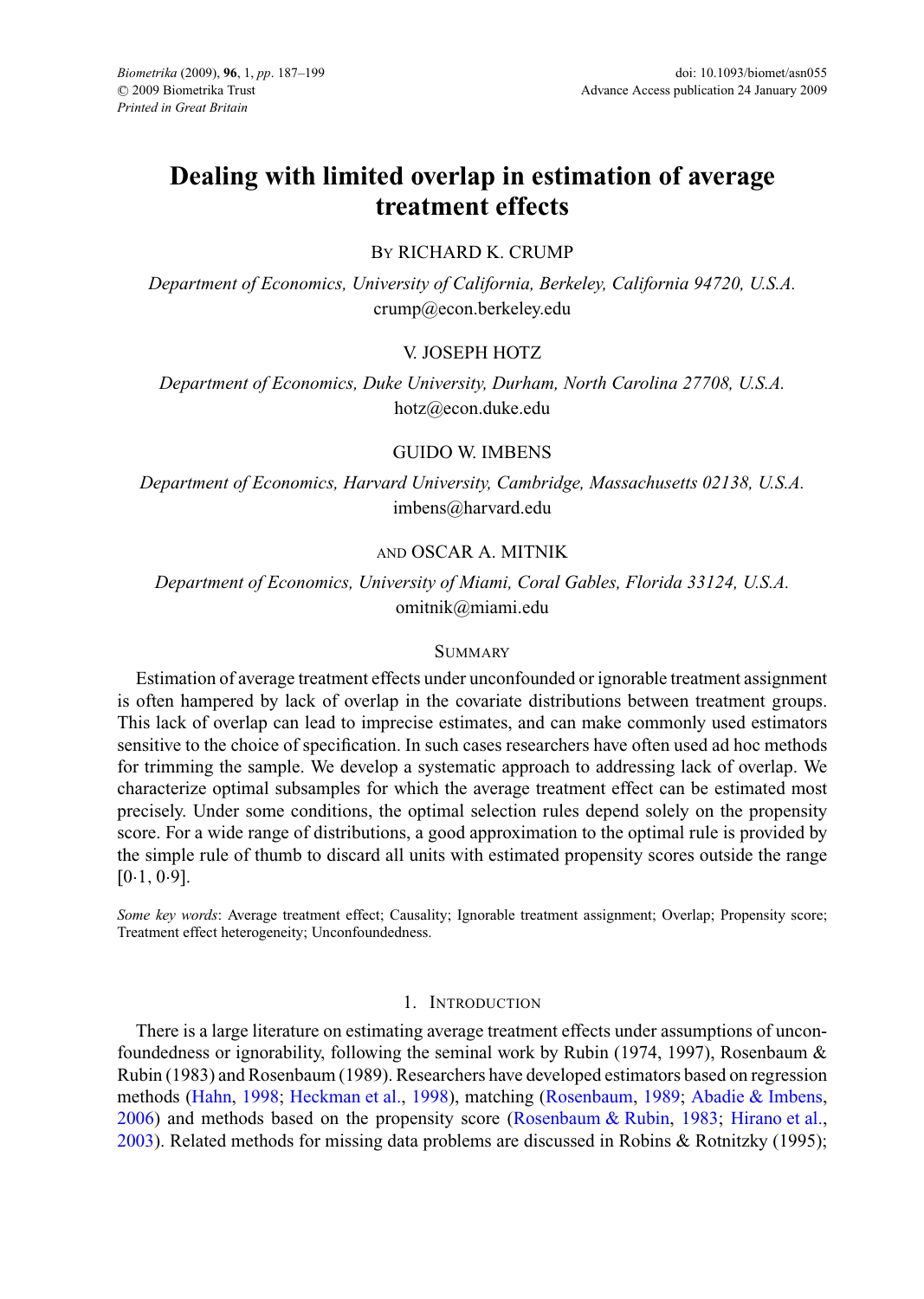see Rosenbaum (2001) and Imbens (2004) for general surveys. An important practical concern in implementing these methods is the need for overlap in the covariate distributions in the treated and control subpopulations. Even if the supports of the two covariate distributions are identical, there may be parts of the covariate space with limited numbers of observations for either the treatment or control group. Such areas of limited overlap can lead to conventional estimators of average treatment effects having substantial bias and large variances. Often researchers discard units for which there is no close counterpart in the subsample with the opposite treatment. The implementation of these methods is typically ad hoc, with, for example, researchers discarding units for whom they cannot find a match that is identical in terms of the propensity score up to one, two or even eight digits; see for example [Grzybowski et al.](#page-12-6) [\(2003\)](#page-12-6) and [Vincent et al.](#page-12-7) [\(2002\)](#page-12-7).

We propose a systematic approach to dealing with samples with limited overlap in the covariate distributions in the two treatment arms. Our proposed method is not tied or limited to a specific estimator. It has some optimality properties and is straightforward to implement in practice. We focus on average treatment effects within a selected subpopulation, defined solely in terms of covariate values, and look for the subpopulation that allows for the most precise estimation of the average treatment effect. We show that this problem is, in general, well defined, and, under some conditions, leads to discarding observations with propensity scores outside an interval [ $\alpha$ , 1 –  $\alpha$ ], with the optimal cut-off value  $\alpha$  determined by the marginal distribution of the propensity score. Our approach is consistent with the common practice of dropping units with extreme values of the propensity score, with two differences. First, the role of the propensity score in the selection rule is not imposed a priori, but emerges as a consequence of the criterion, and, second, there is a principled way of choosing the cut-off value  $\alpha$ . The subset of observations is defined solely in terms of the joint distribution of covariates and the treatment indicator, and does not depend on the distribution of the outcomes. As a result, we avoid introducing deliberate bias with respect to the treatment effects being analyzed. The precision gain from this approach can be substantial, with most of the gain captured by using a rule of thumb to discard observations with the estimated propensity score outside the range [0·1, 0·9]. The main cost is that some external validity may be lost by changing the focus to average treatment effects for a subset of the original sample.

We illustrate these methods using data on right heart catheterization from Murphy  $& Cluff$ [\(1990\)](#page-12-8).

## 2. THE FRAMEWORK AND A SIMPLE EXAMPLE

## 2·1. *Underlying framework*

The framework we use is that of [Rosenbaum & Rubin](#page-12-4)  $(1983)$ . We have a random sample of size N from a large population. For each unit  $i$  in the sample, let  $W_i$  indicate whether or not the treatment of interest was received, with  $W_i = 1$  if unit *i* receives the treatment of interest and  $W_i = 0$  if unit *i* receives the control treatment. Let  $Y_i(0)$  denote the outcome for unit *i* under control and  $Y_i(1)$  the outcome under treatment. We observe  $W_i$  and  $Y_i$ , where

$$
Y_i = Y_i(W_i) = \begin{cases} Y_i(0), & W_i = 0, \\ Y_i(1), & W_i = 1. \end{cases}
$$

In addition, we observe a *K*-dimensional vector of pre-treatment variables, or covariates, denoted by  $X_i$ , with support  $\mathbb{X} \subset \mathbb{R}^K$ . Define the two conditional mean functions,  $\mu_w(x) = E{Y_i(w)}$  $X_i = x$ , the two conditional variance functions,  $\sigma_w^2(x) = \text{var}\{Y_i(w) \mid X_i = x\}$ , the conditional average treatment effect  $\tau(x) = E{Y_i(1) - Y_i(0) | X_i = x} = \mu_1(x) - \mu_0(x)$ , and the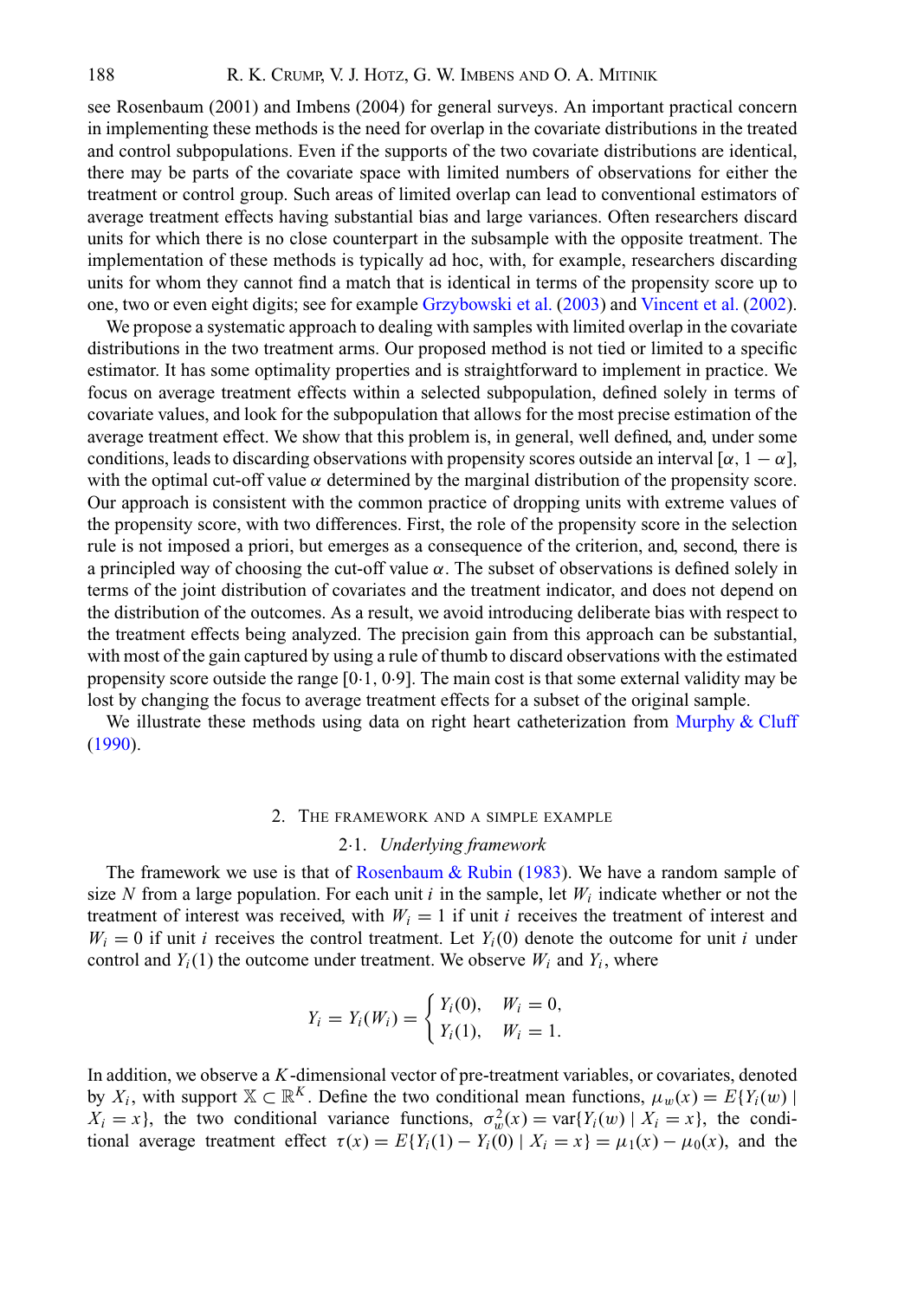propensity score, the probability of selection into the treatment,  $e(x) = \text{pr}(W_i = 1 \mid X_i = x)$  $E(W_i | X_i = x)$ .

We focus primarily on the sample and population average treatment effects,

$$
\tau_{\rm S} = \frac{1}{N} \sum_{i=1}^N \tau(X_i), \quad \tau_{\rm P} = E \{ Y_i(1) - Y_i(0) \}.
$$

The difference between these estimands is important for our analyses, and we return to this in Remark 1 below. For sets  $A \subset \mathbb{X}$ , let  $1_{X_i \in A}$  be an indicator for the event that  $X_i$  is an element of the set A, and define the subsample average treatment effect,

$$
\tau_{\mathbf{S},\mathbb{A}} = \frac{1}{N_{\mathbb{A}}} \sum_{i:X_i \in \mathbb{A}} \tau(X_i), \quad N_{\mathbb{A}} = \sum_{i=1}^N 1_{X_i \in \mathbb{A}},
$$

so that  $\tau_{S,X} = \tau_S$ . We denote estimators for the sample and population average treatment effects by  $\hat{\tau}$  and for the subsample average treatment effect by  $\hat{\tau}_A$ . There is no need to index the estimators by S or P because estimators for the sample average treatment effect are also estimators for the population average treatment effect.

To solve the identification problem, we maintain throughout the paper the following two assumptions. The first, the unconfoundedness assumption [\(Rosenbaum & Rubin](#page-12-4), [1983\)](#page-12-4), asserts that, conditional on the pre-treatment variables, the treatment indicator is independent of the potential outcomes. The second assumption ensures overlap in the covariate distributions.

*Assumption* 1. We assume that  $W_i \perp \!\!\!\perp \{Y_i(0), Y_i(1)\} \mid X_i$ .

*Assumption* 2. For some  $c > 0$ , and all  $x \in \mathbb{X}$ ,  $c \le e(x) \le 1 - c$ .

<span id="page-2-1"></span>The combination of these two assumptions is referred to as strong ignorability [\(Rosenbaum & Rubin,](#page-12-4) [1983](#page-12-4)).

# <span id="page-2-0"></span>2·2. *A simple example*

Consider the following example in which the covariate is a binary scalar. Suppose that  $X_i = f$ , female, or  $X_i = m$ , male, so that  $X = \{f, m\}$ . For  $x = f, m$ , let  $N_x$  be the sample size for the subsample with  $X_i = x$ , and let  $N = N_f + N_m$  be the overall sample size. Also, let  $p = pr(X_i =$ *m*) be the population proportion of men, with  $\hat{p} = N_m/N$ . We use the shorthand  $\tau_x$  for  $\tau_{S,\{x\}}$ , for  $x = f, m$ . Let  $N_{xw}$  be the number of observations with covariate  $X_i = x$  and treatment indicator  $W_i = w$ , and let  $\hat{e}_x = N_{x1}/N_x$  denote the value of the estimated propensity score, for  $x = f$ , *m*. Finally, let  $\bar{Y}_{xw} = \sum_{i: X_i = x, W_i = w} Y_i / N_{xw}$  be the average outcome for the four subsamples. We assume that the distribution of the outcomes is homoscedastic, so that var ${Y_i(w) | X_i = x} = \sigma^2$ for all  $x = f$ , *m* and  $w = 0$ , 1. The sample and population average effects can be written as  $\tau_s =$  $\hat{p}\tau_m + (1-\hat{p})\tau_f$  and  $\tau_P = p\tau_m + (1-p)\tau_f$ . If the unconfoundedness assumption is maintained, the natural estimators for the average treatment effects for each of the two subpopulations are  $\hat{\tau}_f = \bar{Y}_{f1} - \bar{Y}_{f0}$  and  $\hat{\tau}_m = \bar{Y}_{m1} - \bar{Y}_{m0}$ . These estimators are unbiased and conditional on the covariates and treatment indicators their exact variances are

$$
\operatorname{var}\left(\hat{\tau}_f \mid X, W\right) = \sigma^2 \left(\frac{1}{N_{f0}} + \frac{1}{N_{f1}}\right) = \frac{1}{N} \frac{\sigma^2}{\hat{e}_f (1 - \hat{e}_f)(1 - \hat{p})},
$$

$$
\operatorname{var}\left(\hat{\tau}_m \mid X, W\right) = \sigma^2 \left(\frac{1}{N_{m0}} + \frac{1}{N_{m1}}\right) = \frac{1}{N} \frac{\sigma^2}{\hat{e}_m (1 - \hat{e}_m)\hat{p}},
$$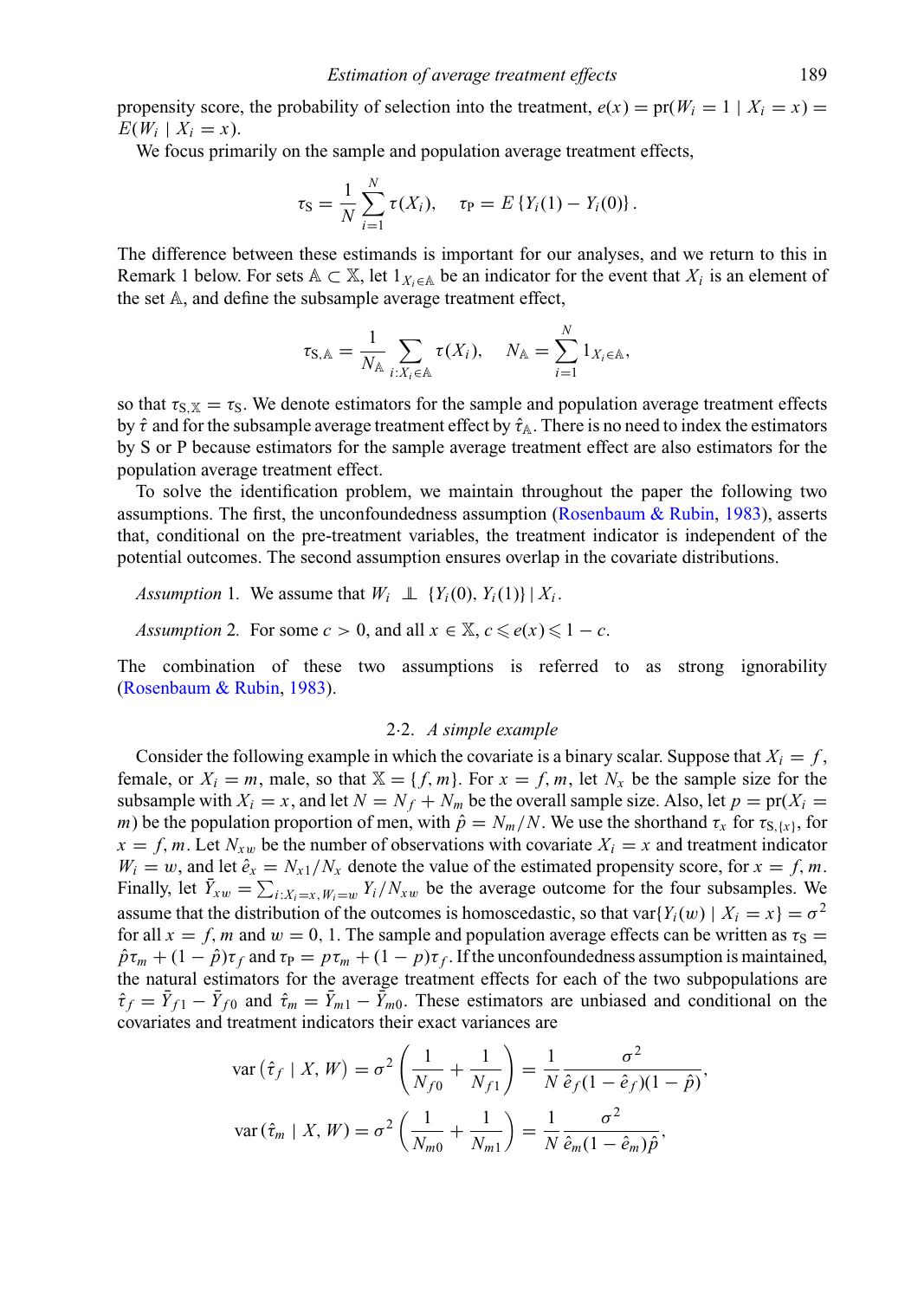respectively. The natural estimator for the sample, as well as the population, average treatment effect, is  $\hat{\tau} = \hat{p}\hat{\tau}_m + (1 - \hat{p})\hat{\tau}_f$ . This estimator is unbiased for  $\tau_s$ , conditional on *X* and *W*, and unbiased, unconditionally, for  $\tau_P$ . The conditional variance of  $\hat{\tau}$  is

$$
\text{var}(\hat{\tau} \mid X, W) = \frac{\sigma^2}{N} \left\{ \frac{\hat{p}}{\hat{e}_m(1-\hat{e}_m)} + \frac{1-\hat{p}}{\hat{e}_f(1-\hat{e}_f)} \right\}.
$$

<span id="page-3-1"></span>It follows that the variance of  $N^{1/2}(\hat{\tau} - \tau_s)$  converges to

$$
\text{avar}\{N^{1/2}(\hat{\tau}-\tau_{\text{S}})\} = \sigma^2 \left\{ \frac{p}{e_m(1-e_m)} + \frac{1-p}{e_f(1-e_f)} \right\} = E \left\{ \frac{\sigma^2}{e_X(1-e_X)} \right\}.
$$
 (1)

<span id="page-3-2"></span>The asymptotic unconditional variance of  $\hat{\tau}$ , that is, the asymptotic variance of  $N^{1/2}(\hat{\tau}-\tau_{\rm P})$ , is

$$
\operatorname{avar}\{N^{1/2}(\hat{\tau}-\tau_{\mathbf{P}})\}=E\left\{\frac{\sigma^2}{e_X(1-e_X)}+(\tau_X-\tau_{\mathbf{P}})^2\right\}.
$$
 (2)

Now let us turn to estimators for subpopulation average treatment effects of the type  $\tau_{S,A}$ . The key result of the paper concerns the comparison of var( $\hat{\tau}_A \mid X, W$ ) for different sets A, according to a variance minimization criterion. Let A be the set of all subsets of  $X$ , excluding the empty set. Then we are interested in the set  $\hat{A}$  that solves

$$
\text{var}(\hat{\tau}_{\hat{\mathbb{A}}} \mid X, W) = \inf_{\mathbb{A} \in \mathcal{A}} \text{var}(\hat{\tau}_{\mathbb{S}, \mathbb{A}} \mid X, W). \tag{3}
$$

<span id="page-3-0"></span>In the binary covariate example considered in this section,  $\mathbb{X} = \{f, m\}$ , so that  $\mathcal{A} =$  $\{\{f\},\{m\},\{f,m\}\}\$ , and the problem simplifies to finding the set  $\hat{A}$  that solves

$$
\text{var}(\hat{\tau}_{\hat{\mathbb{A}}}\mid X,\,W)=\min\left\{\text{var}(\hat{\tau}\mid X,\,W),\,\text{var}(\hat{\tau}_{f}\mid X,\,W),\,\text{var}(\hat{\tau}_{m}\mid X,\,W)\right\}.
$$

<span id="page-3-3"></span>In this case the solution is given by

$$
\hat{\mathbb{A}} = \begin{cases}\n\{f\}, & \hat{e}_m(1 - \hat{e}_m) / \{\hat{e}_f(1 - \hat{e}_f)\} < (1 - \hat{p}) / (2 - \hat{p}), \\
\mathbb{X}, & (1 - \hat{p}) / (2 - \hat{p}) \leq \hat{e}_m(1 - \hat{e}_m) / \{\hat{e}_f(1 - \hat{e}_f)\} < (1 + \hat{p}) / \hat{p}, \\
\{m\}, & (1 + \hat{p}) / \hat{p} \leq \hat{e}_m(1 - \hat{e}_m) / \{\hat{e}_f(1 - \hat{e}_f)\}.\n\end{cases}
$$
\n(4)

*Remark* 1. We compare the conditional, not the unconditional, variances in [\(3\)](#page-3-0), and so we compare objects like the right-hand side of  $(1)$  rather than the right-hand side of  $(2)$ . Since the asymptotic unconditional variance of  $\hat{\tau}$ , given in [\(2\)](#page-3-2), depends on the conditional treatment effects  $\tau_f$  and  $\tau_m$  through the term  $E\{(\tau_X - \tau_P)^2\}$ , comparisons of the unconditional variances would make the optimal set depend on the value of the treatment effects. This has two disadvantages. First, it makes the optimal set depend on the distribution of the potential outcomes, rather than solely on the distribution of treatment and covariates, thus opening the door to potential biases. Second, implementing the implied criterion in the unconditional case would be considerably more difficult in practice because the lack of overlap that leads to the difficulties in precise estimation of  $\tau_{\rm P}$  implies that precise estimation of some of the conditional treatment effects  $\tau_{\rm r}$ , and thus the unconditional variance, would be difficult.

<span id="page-3-4"></span>*Remark* 2. One can also define the population version of the set  $\hat{A}$ , denoted by  $A^*$ , as the equivalent of [\(4\)](#page-3-3) with  $\hat{p}$ ,  $\hat{e}_f$  and  $\hat{e}_m$  replaced by p,  $e_f$  and  $e_m$ .

$$
\mathbb{A}^* = \begin{cases} \{f\}, & e_m(1 - e_m)/\{e_f(1 - e_f)\} < (1 - p)/(2 - p), \\ \mathbb{X}, & (1 - p)/(2 - p) \le e_m(1 - e_m)/\{e_f(1 - e_f)\} < (1 + p)/p, \\ \{m\}, & (1 + p)/p \le e_m(1 - e_m)/\{e_f(1 - e_f)\} \end{cases} . \tag{5}
$$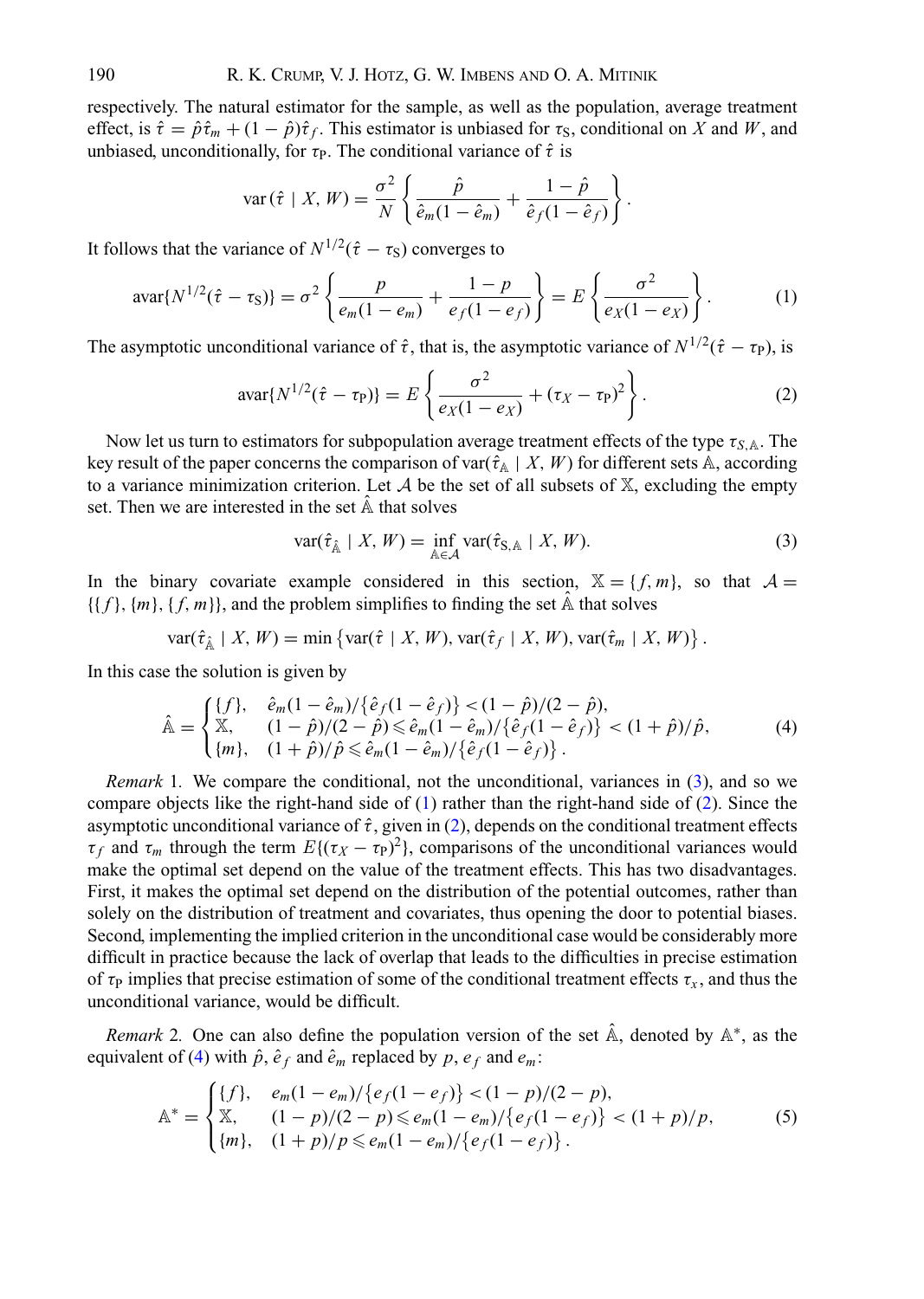The set  $\hat{A}$  is a natural estimator for  $A^*$ , and as a result  $\tau_{S,\hat{A}}$  is a natural estimator for  $\tau_{S,A^*}$ . However, we focus on the asymptotic variance of  $N^{1/2}(\hat{\tau}_{\hat{\mathbb{A}}} - \tau_{S,\hat{\mathbb{A}}})$  rather than the asymptotic variance of  $N^{1/2}(\hat{\tau}_{\hat{\mathbb{A}}} - \tau_{S,\mathbb{A}^*})$ ; that is, we focus on the uncertainty of the estimator for the average effect conditional on the set we selected. This greatly simplifies the subsequent analysis, as we can select the sample and then proceed to estimate the average treatment effect and its uncertainty, ignoring the first stage in which the sample was selected. In the binary covariate case it is again straightforward to see why this simplifies the analysis. Denote the estimated conditional variances for  $\hat{\tau}_f$ ,  $\hat{\tau}_m$  and  $\hat{\tau}$  by

$$
\hat{V}_f = \frac{1}{N} \frac{\hat{\sigma}^2}{\hat{e}_f (1 - \hat{e}_f)(1 - \hat{p})}, \qquad \hat{V}_m = \frac{1}{N} \frac{\hat{\sigma}^2}{\hat{e}_m (1 - \hat{e}_m)\hat{p}},
$$

$$
\hat{V}_S = \frac{\hat{\sigma}^2}{N} \left\{ \frac{\hat{p}}{\hat{e}_m (1 - \hat{e}_m)} + \frac{1 - \hat{p}}{\hat{e}_f (1 - \hat{e}_f)} \right\},
$$

<span id="page-4-0"></span>and define

$$
\hat{V}_{\hat{\mathbb{A}}} = \begin{cases}\n\hat{V}_f, & \hat{e}_m(1 - \hat{e}_m) / \{\hat{e}_f(1 - \hat{e}_f)\} < (1 - \hat{p}) / (2 - \hat{p}), \\
\hat{V}_{\hat{\mathbb{A}}} < (1 - \hat{p}) / (2 - \hat{p}) \le \hat{e}_m(1 - \hat{e}_m) / \{\hat{e}_f(1 - \hat{e}_f)\} < (1 + \hat{p}) / \hat{p}, \\
\hat{V}_m, & (1 + \hat{p}) / \hat{p} \le \hat{e}_m(1 - \hat{e}_m) / \{\hat{e}_f(1 - \hat{e}_f)\}.\n\end{cases} \tag{6}
$$

Then  $\hat{V}_{\hat{\mathbb{A}}}^{-1}(\hat{\tau}_{\hat{\mathbb{A}}} - \tau_{\mathbb{S},\hat{\mathbb{A}}}) \longrightarrow \mathcal{N}(0, 1)$  in distribution. In this case,  $N^{1/2}(\tau_{\mathbb{S},\hat{\mathbb{A}}} - \tau_{\mathbb{S},\mathbb{A}^*})$  may in fact diverge, if for example one of the inequalities in [\(6\)](#page-4-0) is an equality so that  $\hat{A}$  does not converge to  $\mathbb{A}^*$ , and  $N^{1/2}(\tau_{S\hat{A}} - \tau_{S,A^*})$  diverges.

In the remainder of the paper, we generalize the above analysis to the case with a vector of continuously distributed covariates. Then the set  $A$  of subsets of  $X$  is not countable, and in addition, for a particular subset  $A \in \mathcal{A}$  there is not a simple estimator, nor can we calculate exact variances for any estimator. We therefore compare asymptotic variances for efficient estimators. Instead of solving  $(3)$ , we attempt to find the  $\mathbb{A}^*$  that solves

$$
\mathrm{avar}\big\{N^{1/2}\big(\hat{\tau}_{\mathbb{A}^*}^{\mathrm{eff}}-\tau_{\mathrm{S},\mathbb{A}^*}\big)\big\}=\inf_{\mathbb{A}\in\mathcal{A}}\mathrm{avar}\big\{N^{1/2}\big(\hat{\tau}_{\mathbb{A}}^{\mathrm{eff}}-\tau_{\mathrm{S},\mathbb{A}}\big)\big\},
$$

where  $\hat{\tau}_{A}^{\text{eff}}$  denotes any semiparametric efficient estimator for  $\tau_{S,A}$ . For  $A^*$  the average treatment effect is at least as accurately estimable as that for any other subset of the covariate space. This leads to a generalization of  $(5)$ . Under some regularity conditions, this problem has a well-defined solution and, under the additional assumption of homoscedasticity, these subpopulations have a very simple characterization, namely the set of covariate values such that the propensity score is in the closed interval  $[\alpha, 1 - \alpha]$ , or  $\mathbb{A}^* = \{x \in \mathbb{X} \mid \alpha \leq e(x) \leq 1 - \alpha\}$ . The optimal value of the boundary point  $\alpha$  is determined by the marginal distribution of the propensity score, and its calculation is straightforward. We then estimate this set by  $\hat{A} = \{x \in \mathbb{X} \mid \hat{\alpha} \leq \hat{e}(x) \leq 1 - \hat{\alpha}\}\)$ , and propose using any of the standard methods for estimation of, and inference for, average treatment effects, using only the observations with covariate values in this set, ignoring the uncertainty in the estimation of the set  $\hat{A}$ .

## 3. ALTERNATIVE ESTIMANDS

## 3·1. *Efficiency bounds*

We now derive the subset of the covariate space that allows for the most precise estimation of the corresponding average treatment effect.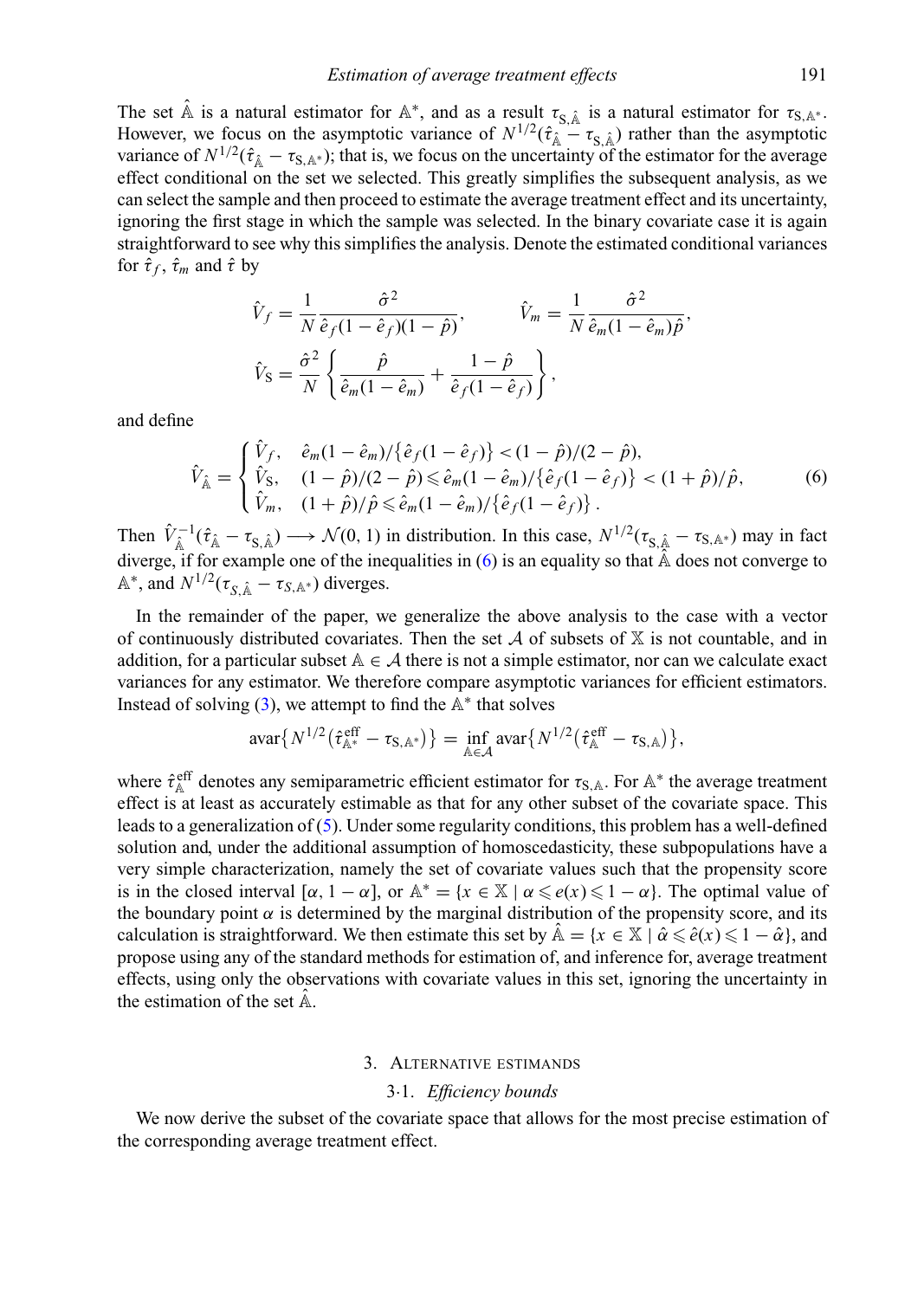In this subsection, we discuss some results on efficiency bounds for average treatment effects given strong ignorability and regularity conditions involving smoothness. Define the sample weighted average treatment effect,

$$
\tau_{\mathcal{S},\omega} = \frac{\sum_{i=1}^N \tau(X_i)\omega(X_i)}{\sum_{i=1}^N \omega(X_i)},
$$

with the weight function  $\omega : \mathbb{X} \mapsto [0, \infty)$ . The results in [Hahn](#page-12-0) [\(1998](#page-12-0)), [Robins & Rotnitzky](#page-12-9) [\(1995](#page-12-9)) and [Hirano et al.](#page-12-5) [\(2003](#page-12-5)) imply that the efficiency bound for  $\tau_{S,\omega}$  is

$$
V_{\omega}^{\text{eff}} = \frac{1}{E\left[\left\{\omega(X)\right\}\right]^2} E\left[\omega(X)^2 \left\{\frac{\sigma_1^2(X)}{e(X)} + \frac{\sigma_0^2(X)}{1 - e(X)}\right\}\right].
$$
 (7)

<span id="page-5-0"></span>These papers also propose efficient estimators that are asymptotically linear with influence function

$$
\psi_{\omega}(y, w, x) = \frac{\omega(x)}{E\{\omega(X)\}} \left\{ w \frac{y - \mu_1(x)}{e(x)} - (1 - w) \frac{y - \mu_0(x)}{1 - e(x)} \right\},\,
$$

so that

$$
\hat{\tau}_{\omega} = \tau_{\text{S},\omega} + \frac{1}{N} \sum_{i=1}^{N} \psi_{\omega}(Y_i, W_i, X_i) + o_p(N^{-1/2}),
$$

and the efficiency bound is the variance of the influence function,  $V_{\omega}^{\text{eff}} = E{\psi_{\omega}(Y, W, X)}^2$ .

## 3·2. *The optimal subpopulation average treatment effect*

We now consider the problem of selecting the estimand  $\tau_{S,\omega}$ , or equivalently the weight function  $\omega(\cdot)$ , that minimizes the asymptotic variance in [\(7\)](#page-5-0), within the set of estimands where the weight function  $\omega(x)$  is an indicator function,  $\omega(x) = 1_{x \in \mathbb{A}}$ ; in the working-paper version of this paper, we also consider the problem without imposing this restriction. Formally, we choose an estimand  $\tau_{S,A}$  by choosing the set  $A \subset X$  that minimizes

$$
V_{\mathbb{A}}^{\text{eff}} = \frac{1}{\{E(1_{X\in\mathbb{A}})\}^2} E\left[1_{X\in\mathbb{A}}\left\{\frac{\sigma_1^2(X)}{e(X)} + \frac{\sigma_0^2(X)}{1 - e(X)}\right\}\right].
$$

Defining  $q(A) = pr(X \in A) = E(1_{X \in A})$ , we can write the objective function as

$$
V_{\mathbb{A}}^{\text{eff}} = \frac{1}{q(\mathbb{A})} E \left\{ \frac{\sigma_1^2(X)}{e(X)} + \frac{\sigma_0^2(X)}{1 - e(X)} \middle| X \in \mathbb{A} \right\}.
$$

We seek  $\mathbb{A} = \mathbb{A}^*$ , which minimizes  $V_A^{\text{eff}}$  among all closed subsets  $\mathbb{A} \subset \mathbb{X}$ .

Focusing on estimands that average the treatment effect only over a subpopulation has two effects on the asymptotic variance, pushing it in opposite directions. First, by excluding units with covariate values outside the set A, one reduces the effective sample size in expectation from *N* to  $Nq(\mathbb{A})$ . This will increase the asymptotic variance by a factor  $1/q(\mathbb{A})$ . Second, by discarding units with high values for  $\sigma_1^2(X)/e(X) + \sigma_0^2(X)/\{1 - e(X)\}\$  one can lower the conditional expectation  $E[\sigma_1^2(X)/e(X) + \sigma_0^2(X)/\{1 - e(X)\}|X \in \mathbb{A}]$ . Optimally choosing A involves balancing these two effects.

<span id="page-5-1"></span>THEOREM 1. *Suppose that Assumptions* [1](#page-2-0)*–*[2](#page-2-1) *hold, that the density of X is bounded away from zero and infinity, and that the conditional variances of*  $Y_i(0)$  *and*  $Y_i(1)$  *are bounded. We consider*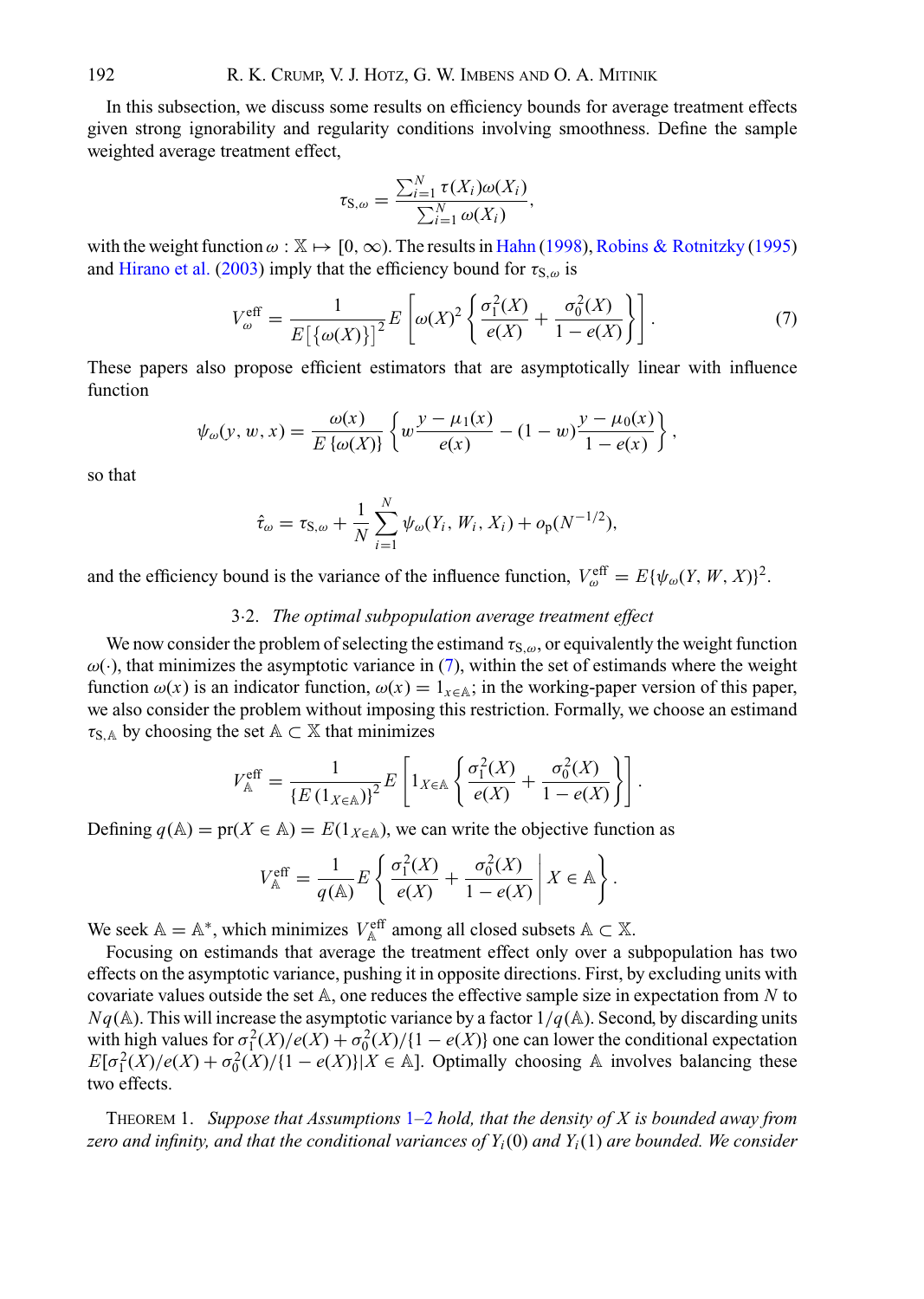τS,A*, where* A *is a closed subset of* X*. Then the optimal subpopulation average treatment effect is*  $\tau_{S, A^*}$ *, where, if* 

$$
\sup_{x \in \mathbb{X}} \sigma_1^2(x)/e(x) + \sigma_0^2(x)/\{1 - e(x)\} \le 2E \left[ \sigma_1^2(X)/e(X) + \sigma_0^2(X)/\{1 - e(X)\} \right],
$$

*then*  $\mathbb{A}^* = \mathbb{X}$  *and, otherwise,* 

$$
\mathbb{A}^* = \left\{ x \in \mathbb{X} \left| \frac{\sigma_1^2(x)}{e(x)} + \frac{\sigma_0^2(x)}{1 - e(x)} \leqslant \frac{1}{\alpha(1 - \alpha)} \right. \right\},\,
$$

*where* α *is a solution to*

$$
\frac{1}{\alpha(1-\alpha)}=2E\left\{\frac{\sigma_1^2(X)}{e(X)}+\frac{\sigma_0^2(X)}{1-e(X)}\left|\frac{\sigma_1^2(X)}{e(X)}+\frac{\sigma_0^2(X)}{1-e(X)}<\frac{1}{\alpha(1-\alpha)}\right.\right\}.
$$

A sketch of the proof is given in the Appendix.

The result in this theorem simplifies in an interesting way under homoscedasticity. Let

<span id="page-6-0"></span>
$$
V_{\mathrm{H,A}} = \frac{1}{q(\mathbb{A})} E \left\{ \left. \frac{\sigma^2}{e(X)} + \frac{\sigma^2}{1 - e(X)} \right| X \in \mathbb{A} \right\},\
$$

be the asymptotic variance under homoscedasticity.

COROLLARY 1. *Suppose that Assumptions* [1](#page-2-0)*–*[2](#page-2-1) *hold and that the density of X is bounded away from zero and infinity. Suppose also that*  $\sigma_w^2(x) = \sigma^2$  *for all*  $w \in \{0, 1\}$  *and*  $x \in \mathbb{X}$ *. Then the* optimal subpopulation average treatment effect is τ<sub>S, A‡1</sub>, where

$$
\mathbb{A}_{\mathrm{H}}^* = \{x \in \mathbb{X} \mid \alpha \leqslant e(x) \leqslant 1 - \alpha\}.
$$

*If*

$$
\sup_{x \in \mathbb{X}} \frac{1}{e(x)\{1-e(x)\}} \leq 2E\left[\frac{1}{e(X)\{1-e(X)\}}\right]
$$

,

*then*  $\alpha = 0$  *and*  $\mathbb{A}^*$ <sub>H</sub> =  $\mathbb{X}$ *. Otherwise,*  $\alpha$  *is a solution to* 

$$
\frac{1}{\alpha(1-\alpha)}=2E\left[\frac{1}{e(X)\{1-e(X)\}}\middle|\frac{1}{e(X)\{1-e(X)\}}\leqslant\frac{1}{\alpha(1-\alpha)}\right].
$$

This is the key result in the paper. In practice it is more useful than the result in Theorem [1](#page-5-1) for two reasons. First, the optimal set  $\mathbb{A}^*_{\rm H}$  depends only on the marginal distribution of the propensity score, and so its construction avoids potential biases associated with using outcome data. Second, the criterion in Corollary [1](#page-6-0) is more easily implemented because the propensity score can be precisely estimable, even in settings with little overlap, whereas the conditional variances that appear in the criterion in Theorem [1](#page-5-1) may not be. Even when homoscedasticity does not hold, the optimal set according to this criterion may be a useful approximation.

To implement our proposed criterion, one would first estimate the propensity score. In the second step, one solves for the smallest value  $\hat{\alpha} \in [0, 1/2]$  that satisfies

$$
\frac{1}{\alpha(1-\alpha)} \leqslant 2\frac{\sum_{i=1}^N \left[1_{\hat{e}(X_i)\{1-\hat{e}(X_i)\}\geqslant \alpha(1-\alpha)}/\hat{e}(X_i)\{1-\hat{e}(X_i)\}\right]}{\sum_{i=1}^N 1_{\hat{e}(X_i)\{1-\hat{e}(X_i)\}\geqslant \alpha(1-\alpha)}},
$$

and use the set  $\hat{A} = \{x \in \mathbb{X} \mid \hat{\alpha} \leq \hat{e}(x) \leq 1 - \hat{\alpha}\}\)$ . Given this set  $\hat{A}$  one would use one of the standard methods for estimation of, and inference for, average treatment effects, such as those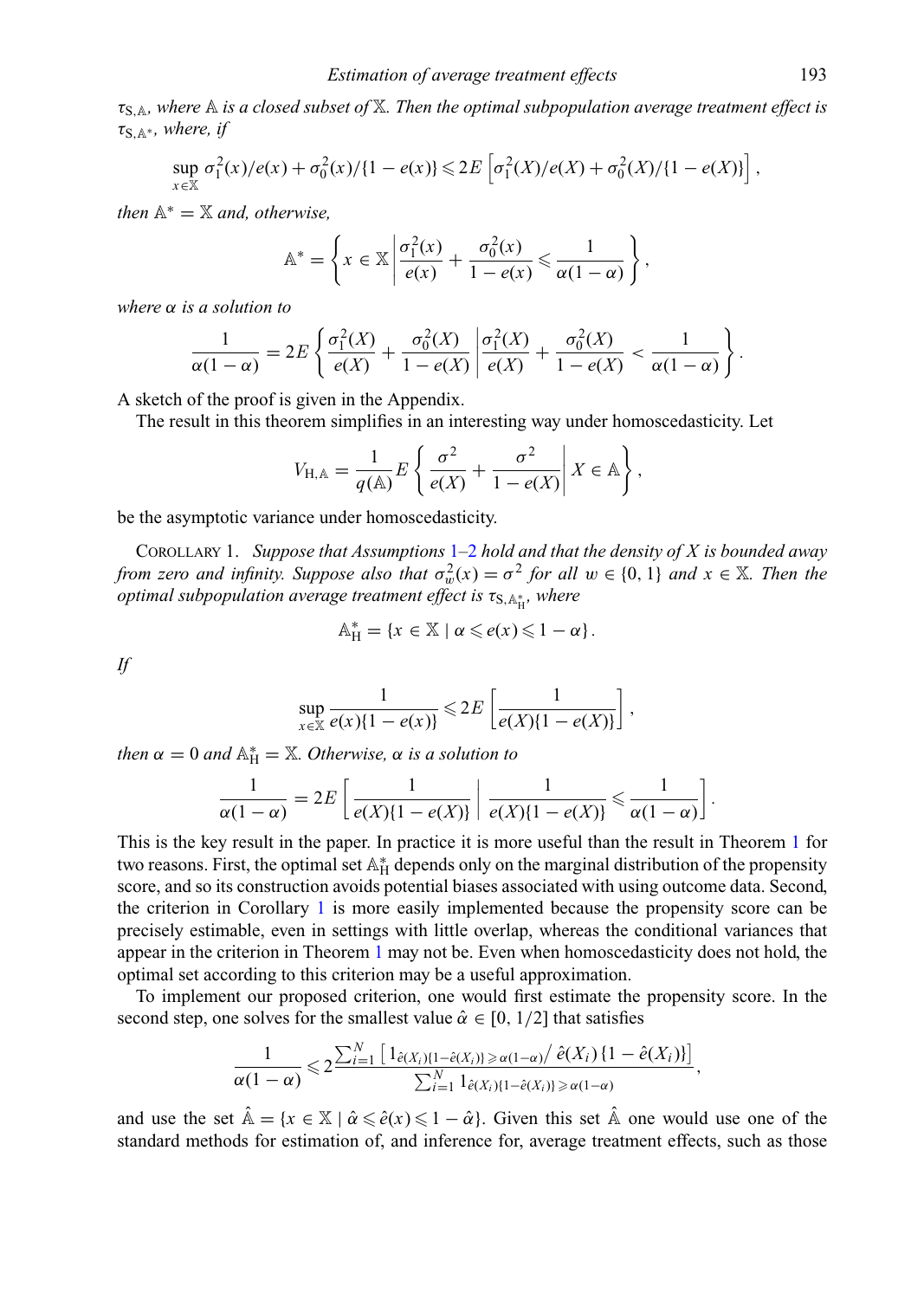## 194 R. K. CRUMP, V. J. HOTZ, G. W. IMBENS AND O. A. MITINIK

#### Table 1. *Variance ratios for beta distributions*

γ

<span id="page-7-0"></span>

|       |                                                         | Y      |        |          |        |
|-------|---------------------------------------------------------|--------|--------|----------|--------|
| β     |                                                         | 0.5    | $1-0$  | $2-0$    | $4-0$  |
| 0.5   | $V_S(\gamma, \beta)/V_{S,\alpha^*}(\gamma, \beta)$      | 13.38  | 11.68  | 13.71    | 12.83  |
|       | $V_{S,0.01}(\gamma,\beta)/V_{S,\alpha^*}(\gamma,\beta)$ | 1.70   | 1.64   | 1.71     | 1.58   |
|       | $V_{S,0.10}(\gamma,\beta)/V_{S,\alpha^*}(\gamma,\beta)$ | $1-00$ | 1.00   | 1.00     | 1.04   |
| $1-0$ | $V_S(\gamma, \beta)/V_{S,\alpha^*}(\gamma, \beta)$      |        | 2.68   | 2.65     | 3.36   |
|       | $V_{S,0.01}(\gamma,\beta)/V_{S,\alpha^*}(\gamma,\beta)$ |        | 1.39   | 1.39     | 1.47   |
|       | $V_{S,0.10}(\gamma,\beta)/V_{S,\alpha^*}(\gamma,\beta)$ |        | $1-00$ | 1.00     | $1-01$ |
| 2.0   | $V_S(\gamma, \beta)/V_{S,\alpha^*}(\gamma, \beta)$      |        |        | $1 - 11$ | 1.16   |
|       | $V_{S,0.01}(\gamma,\beta)/V_{S,\alpha^*}(\gamma,\beta)$ |        |        | 1.09     | $1-12$ |
|       | $V_{S,0.10}(\gamma,\beta)/V_{S,\alpha^*}(\gamma,\beta)$ |        |        | $1-00$   | $1-00$ |
| $4-0$ | $V_S(\gamma, \beta)/V_{S,\alpha^*}(\gamma, \beta)$      |        |        |          | 1.02   |
|       | $V_{S,0.01}(\gamma,\beta)/V_{S,\alpha^*}(\gamma,\beta)$ |        |        |          | 1.02   |
|       | $V_{S,0.10}(\gamma,\beta)/V_{S,\alpha^*}(\gamma,\beta)$ |        |        |          | $1-00$ |

surveyed in [Rosenbaum](#page-12-10) [\(2001\)](#page-12-10) and [Imbens](#page-12-11) [\(2004\)](#page-12-11), ignoring the uncertainty in the estimation of  $\hat{A}$ .

## 3·3. *Numerical simulations for optimal estimands when the propensity score follows a beta distribution*

In this section, we assess the implications of the results derived in the previous sections by presenting simulations for the optimal estimands, under homoscedasticity, when the true propensity score follows a beta distribution. For a beta distribution with parameters  $\beta$  and  $\gamma$ , the mean is  $\beta/(\gamma + \beta) \in [0, 1]$ , and the variance is  $\beta\gamma/(\gamma + \beta)^2(\gamma + \beta + 1) \in [0, 1/4]$ . We focus on distributions for the true propensity score, with  $\beta \in \{0.5, 1, 2, 4\}$  and  $\gamma \in \{\beta, ..., 4\}$ . For a given pair of values  $(\beta, \gamma)$ , let  $V_S^{\text{eff}}(\beta, \gamma)$  denote the asymptotic variance of the efficient estimator for the sample average treatment effect,

$$
V_{\rm S}^{\rm eff}(\beta,\gamma) = \sigma^2 E \left\{ \frac{1}{e(X)} + \frac{1}{1 - e(X)} \middle| e(X) \sim \text{Be}(\beta,\gamma) \right\}.
$$

In addition, let  $V_{S,\alpha}^{\text{eff}}(\beta, \gamma)$  denote the asymptotic variance for the efficient estimator for the sample average treatment effect, where we drop observations with the propensity score outside the interval  $\lceil \alpha, 1 - \alpha \rceil$ :

$$
V_{\mathbf{S},\alpha}^{\mathrm{eff}}(\beta,\gamma) = \sigma^2 \frac{E[1/e(X) + 1/\{1 - e(X)\}|\alpha \leq e(X) \leq 1 - \alpha, e(X) \sim \mathrm{Be}(\beta,\gamma)]}{\mathrm{pr}\{\alpha \leq e(X) \leq 1 - \alpha | e(X) \sim \mathrm{Be}(\beta,\gamma)\}}.
$$

Let  $\alpha^*$  denote the optimal cut-off value that minimizes  $V_{S,\alpha}^{\text{eff}}(\beta, \gamma)$ . For each of the  $(\beta, \gamma)$  pairs, we report in Table [1](#page-7-0) the three ratios

$$
\frac{V_{\mathcal{S}}(\beta,\gamma)}{V_{\mathcal{S},\alpha^*}(\beta,\gamma)}, \qquad \frac{V_{\mathcal{S},0\cdot 01}(\beta,\gamma)}{V_{\mathcal{S},\alpha^*}(\beta,\gamma)}, \qquad \frac{V_{\mathcal{S},0\cdot 10}(\beta,\gamma)}{V_{\mathcal{S},\alpha^*}(\beta,\gamma)}.
$$

There are two main findings. First, the gain from trimming the sample can be substantial, reducing the asymptotic variance of the average treatment effect estimand by a factor of up to ten, depending on the distribution of the propensity score. Second, discarding observations with a propensity score outside the interval [0·1, 0·9] produces variances that are extremely close to those produced with optimally chosen cut-off values for the range of beta distributions considered here. In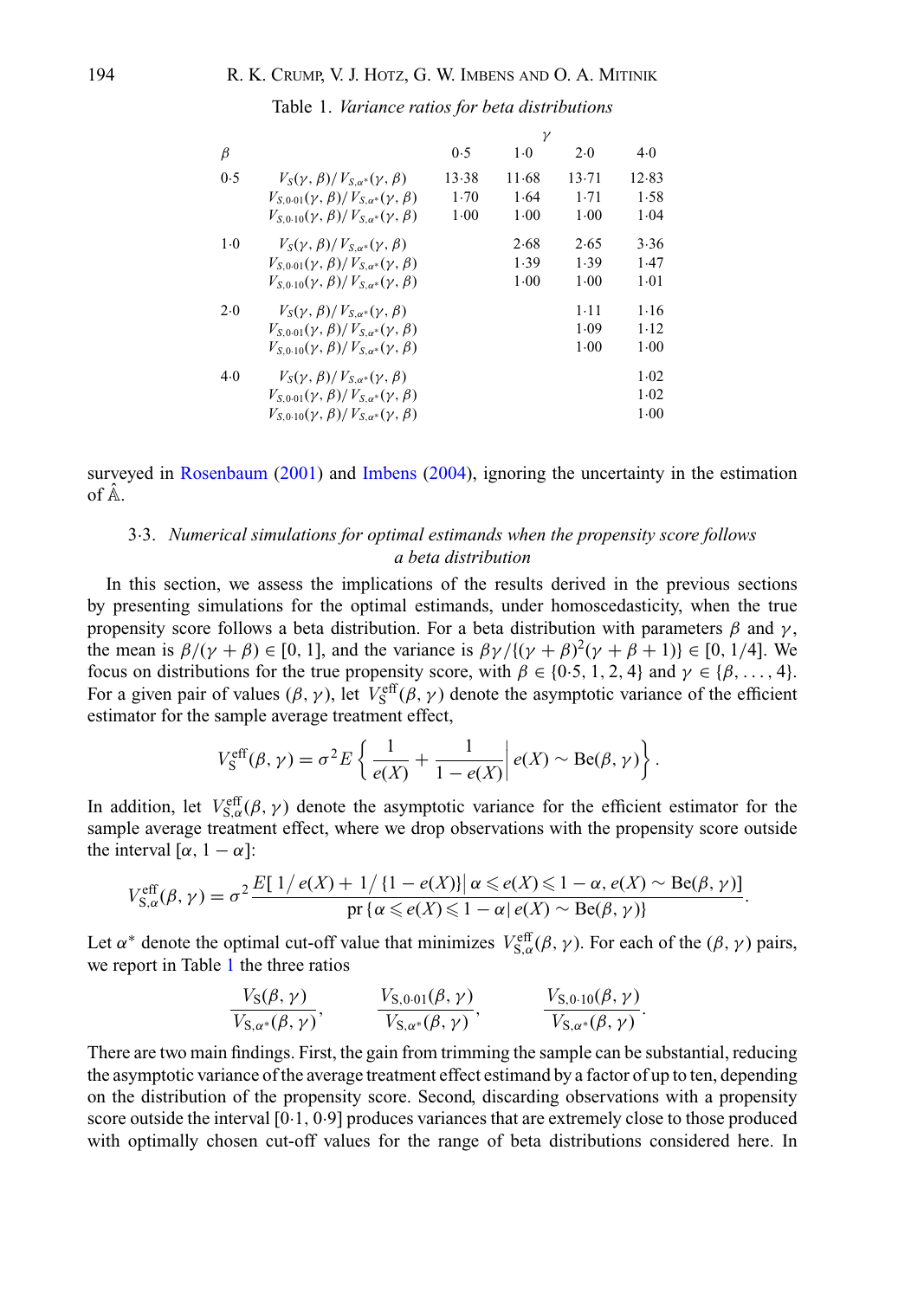

Fig. 1. Right heart catheterization study. Propensity score for (a) treated and (b) control patients, using all covariates.

contrast, using the smaller fixed cut-off value of 0·01 can lead to considerably larger variances than using the optimal cut-off value.

## 4. A REANALYSIS OF DATA ON RIGHT HEART CATHETERIZATION

[Connors et al.](#page-12-12) [\(1996](#page-12-12)) used a propensity score matching approach to study the effectiveness of right heart catheterization in an observational setting, using data from [Murphy & Cluff](#page-12-8) [\(1990](#page-12-8)). Right heart catheterization is a diagnostic procedure used for critically ill patients. The study collected data on hospitalized adult patients at five medical centres in the U.S.A. Based on information from a panel of experts, a rich set of variables relating to the decision to perform the right heart catheterization was collected, as well as detailed outcome data. Detailed information about the study and the nature of the variables can be found in [Connors et al.](#page-12-12)  $(1996)$  and [Murphy & Cluff](#page-12-8) [\(1990\)](#page-12-8). [Connors et al.](#page-12-12) [\(1996](#page-12-12)) found that, after adjustment for ignorable treatment assignment conditional on a range of covariates, right heart catheterization appeared to lead to lower survival rates. This conclusion contradicted popular perception among practitioners that right heart catheterization was beneficial. The primary analysis in [Connors et al.](#page-12-12) [\(1996\)](#page-12-12) matched treated and untreated patients on the basis of propensity score, with each unit matched at most once.

The study consists of data on 5735 individuals, 2184 of them assigned to the treatment group and the remaining 3551 assigned to the control group. For each individual we observe treatment status, equal to 1 if right heart catheterization was applied within 24 hours of admission, and 0 otherwise, the outcome, which is an indicator for survival at 30 days, and 72 covariates. For summary statistics on the 72 covariates, see [Connors et al.](#page-12-12)  $(1996)$  and [Hirano & Imbens](#page-12-13) [\(2001\)](#page-12-13). The two treatment groups differ on many of the covariates in statistically and substantially significant ways. We estimate the propensity score, using a logistic model that includes all 72 covariates. [Hirano & Imbens](#page-12-13) [\(2001\)](#page-12-13) study various methods for selecting subsets of the covariates. Figure 1 shows the distribution of estimated propensity scores. While the two groups obviously differ, the support of the estimated propensity scores in both groups is nearly the entire unit interval.

Based on the estimated propensity score, we calculate the optimal cut-off value  $\alpha$  in Corollary [1,](#page-6-0) obtaining  $\hat{\alpha} = 0.1026$ . Next, we consider three samples, (i) the full sample, (ii) the set of units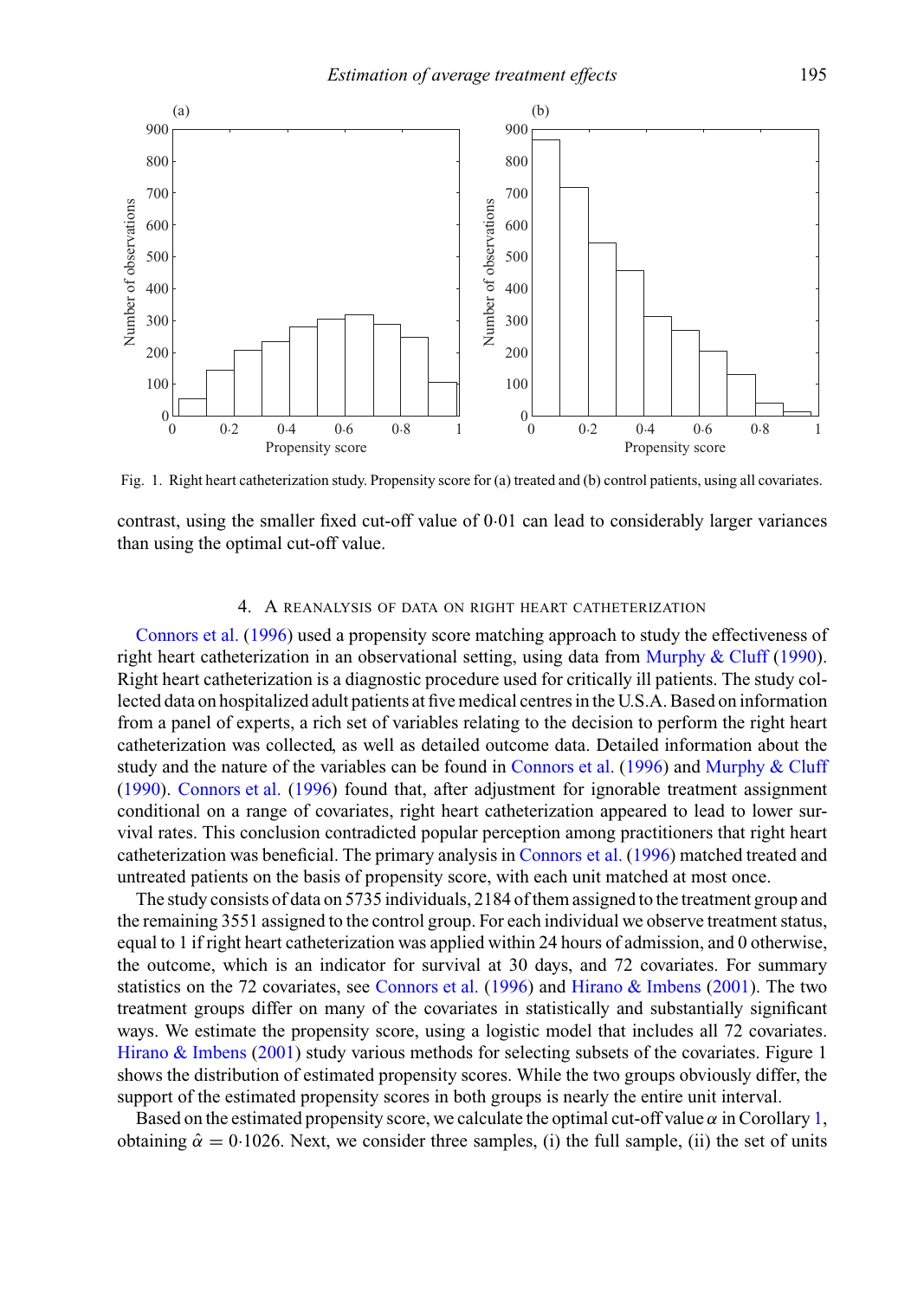<span id="page-9-0"></span>Table 2. *Subsample sizes for right heart catheterization data*

|          | $\hat{e}(X_i) < 0.1$ | $0.1 \leqslant \hat{e}(X_i) \leqslant 0.9$ | $0.9 < \hat{e}(X_i)$ | All  |
|----------|----------------------|--------------------------------------------|----------------------|------|
| Controls | 870                  | 2671                                       | 10                   | 3551 |
| Treated  | 40                   | 2057                                       | 87                   | 2184 |
| All      | 910                  | 4728                                       | 97                   | 5735 |

<span id="page-9-1"></span>Table 3. *Estimates for average treatment effects in right heart catheterization study*

|                                     | Estimate  | SE(1)  | SE(2)  |
|-------------------------------------|-----------|--------|--------|
| Full sample                         | $-0.0593$ | 0.0166 | 0.0167 |
| $\hat{e}(X_i) \in [0.1, 0.9]$       | $-0.0590$ | 0.0143 | 0.0143 |
| $\hat{e}(X_i) \in [0.1026, 0.8974]$ | $-0.0601$ | 0.0143 | 0.0144 |

with  $\hat{e}(X_i) \in [0.1, 0.9]$ , based on the 0·1 rule-of-thumb, and (iii) the optimal set with  $\hat{e}(X_i) \in$  $[0.1026, 0.8974]$  $[0.1026, 0.8974]$  $[0.1026, 0.8974]$ . In Table 2 we report the sample sizes by treatment status in the  $[0.1, 0.9]$ dataset.

Next we estimate the average effect and its variance for each subsample. The specific estimator we use in each case is a version of the Horvitz–Thompson (1952) estimator; see [Hirano et al.](#page-12-5) [\(2003\)](#page-12-5) for details of the implementation. First, we re-estimate the propensity score on the selected sample, using the full set of 72 covariates. Then, we estimate the average treatment effect as

$$
\hat{\tau} = \sum_{i=1}^{N} \frac{W_i Y_i}{\hat{e}(X_i)} / \sum_{i=1}^{N} \frac{W_i}{\hat{e}(X_i)} - \sum_{i=1}^{N} \frac{(1 - W_i)Y_i}{1 - \hat{e}(X_i)} / \sum_{i=1}^{N} \frac{1 - W_i}{1 - \hat{e}(X_i)}.
$$

We estimate the standard errors using the bootstrap, given the sample selected. We use two estimators. First, we simply calculate the standard deviation of the *B* bootstrap replications. This estimator is denoted by SE(1). Second, given the ordered *B* bootstrap estimates, we take the difference between the  $0.95 \times B$  and the  $0.05 \times B$  bootstrap estimates and divided this difference by  $2 \times 1.645$  to obtain an estimate for the standard error. This estimator is denoted by SE(2). These standard error estimators do not impose homoscedasticity, which was only used in the construction of the optimal set. We use 50 000 bootstrap replications and Table [3](#page-9-1) presents the results. For both the [0·1, 0·9] sample and the optimal [0·1026, 0·8974] sample, the variance drops to approximately 64% of the original variance. Thus, by dropping 18% of the sample, we obtain a sizeable reduction in the variance of 36%. These results further strengthen the substantive conclusions in [Connors et al.](#page-12-12) [\(1996](#page-12-12)) that right heart catheterization has negative effects on survival.

#### ACKNOWLEDGEMENT

We are grateful for helpful comments by Richard Blundell, Gary Chamberlain, Jinyong Hahn, Gary King, Michael Lechner, Robert Moffitt, Geert Ridder, Don Rubin, participants in many seminars, Professor D. M. Titterington, an associate editor and a referee. Financial support by the U.S. National Science Foundation is gratefully acknowledged.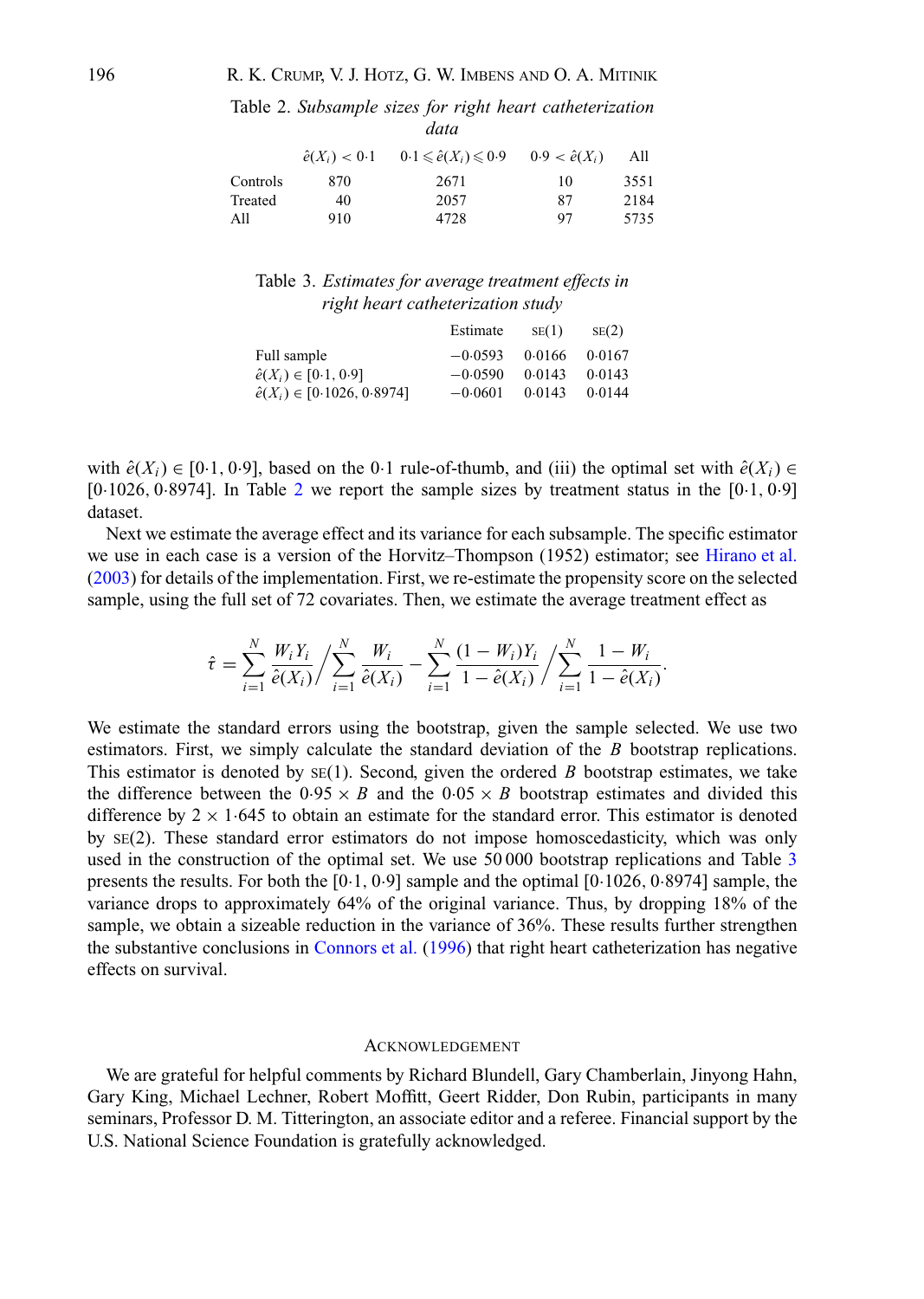#### **APPENDIX**

*Proofs*

Define

$$
\tau_{S,\omega}(\mathbb{A}) = \sum_{i:X_i \in \mathbb{A}} \tau(X_i)\omega(X_i) / \sum_{i:X_i \in \mathbb{A}} \omega(X_i),
$$

for functions  $\omega(\cdot): \mathbb{X} \mapsto [0, \infty)$ . For estimands of this type, consider the minimum asymptotic variance criterion that includes that considered in Theorem [1](#page-5-1) as a special case:

$$
V_{\mathcal{S},\omega}(\mathbb{A}) = \frac{E\left[\omega(X)^2 1_{X \in \mathbb{A}} \left\{ \frac{\sigma_i^2(X)}{e(X)} + \frac{\sigma_0^2(X)}{1 - e(X)} \right\} \right]}{\left[E\left\{ \omega(X) 1_{X \in \mathbb{A}}\right\}\right]^2}.
$$
\n(A1)

<span id="page-10-0"></span>We are interested in the choice of set  $A$  that minimizes  $(A1)$  among the set of all closed subsets of  $X$ . The following theorem provides the characterization. Let  $f(\cdot)$  be the probability density function of the covariate *X*.

<span id="page-10-2"></span>THEOREM A1. Suppose that  $f_1 \leq f(x) \leq f_u$ , that  $\sigma^2(x) \leq \sigma_u^2$  for  $w = 0, 1$  and all  $x \in \mathbb{X}$ , and that  $\omega : \mathbb{X} \mapsto [0, \infty)$  *is continuously differentiable. Then the set*  $\mathbb{A}^*$  *that minimizes* [\(A1\)](#page-10-0) *is equal to*  $\mathbb{X}$  *if* 

$$
\sup_{x\in\mathbb{X}} \omega(x) \left\{ \frac{\sigma_1^2(x)}{e(x)} + \frac{\sigma_0^2(x)}{1 - e(x)} \right\} \leq 2 \frac{E\left[\omega^2(X) \left\{ \frac{\sigma_1^2(X)}{e(X)} + \frac{\sigma_0^2(X)}{1 - e(X)} \right\} \right]}{E\left\{ \omega(X) \right\}},
$$

*and, otherwise,*

$$
\mathbb{A}^* = \left\{ x \in \mathbb{X} \left| \omega(x) \left\{ \frac{\sigma_1^2(x)}{e(x)} + \frac{\sigma_0^2(x)}{1 - e(x)} \right\} \leq \gamma \right. \right\},\
$$

*where* γ *is a positive solution to*

$$
\gamma = 2 \frac{E\left[\omega^2(X)\left\{\frac{\sigma_1^2(X)}{e(X)} + \frac{\sigma_0^2(X)}{1 - e(X)}\right\} \bigg|\omega(X)\left\{\frac{\sigma_1^2(X)}{e(X)} + \frac{\sigma_0^2(X)}{1 - e(X)}\right\} < \gamma\right]}{E\left[\omega(X)\bigg|\omega(X)\left\{\frac{\sigma_1^2(X)}{e(X)} + \frac{\sigma_0^2(X)}{1 - e(X)}\right\} < \gamma\right]}.
$$

*Sketch of proof .* Define

$$
k(x) = \sigma_1^2(x)/e(x) + \sigma_0^2(x)/\{1 - e(x)\}, \tilde{f}_X(x) = f_X(x)\omega(x) / \int_z f_X(z)\omega(z)dz,
$$

and  $\tilde{\omega}(x) = \omega(x) / \int_z f_X(z) \omega(z) dz$ , so that  $k(x)$  is bounded away from zero and infinity, and is continuously differentiable on X. Let  $\tilde{X}$  be a random vector with probability density function  $\tilde{f}_X(x)$  on X, and let  $\tilde{q}$ ( $\mathbb{A}$ ) = pr( $\tilde{X} \in \mathbb{A}$ ). Then

$$
E\left\{\tilde{\omega}(X)\mathbb{1}_{X\in\mathbb{A}}\right\} = \text{pr}(\tilde{X}\in\mathbb{A}) = \tilde{q}(\mathbb{A}),
$$

and, similarly,

$$
E\left[\tilde{\omega}(X)^2 1_{X \in \mathbb{A}} \left\{ \frac{\sigma_1^2(X)}{e(X)} + \frac{\sigma_0^2(X)}{1 - e(X)} \right\} \right] = E\left\{ \tilde{\omega}(\tilde{X}) 1_{\tilde{X} \in \mathbb{A}} k(\tilde{X}) \right\}.
$$

<span id="page-10-1"></span>Since multiplying  $\omega(x)$  by a constant does not change the value of the objective function in [\(A1\)](#page-10-0), we have

$$
V_{\mathcal{S},\omega}(\mathbb{A}) = V_{\mathcal{S},\tilde{\omega}}(\mathbb{A}) = \frac{1}{\left[E\left\{\tilde{\omega}(X)1_{X\in\mathbb{A}}\right\}\right]^2} E\left[\tilde{\omega}(X)^2 1_{X\in\mathbb{A}} \left\{\frac{\sigma_1^2(X)}{e(X)} + \frac{\sigma_0^2(X)}{1 - e(X)}\right\}\right]
$$

$$
= \frac{1}{\tilde{q}(\mathbb{A})} E\left\{\tilde{\omega}(\tilde{X})k(\tilde{X}) \middle| 1_{\tilde{X}\in\mathbb{A}}\right\}.
$$
(A2)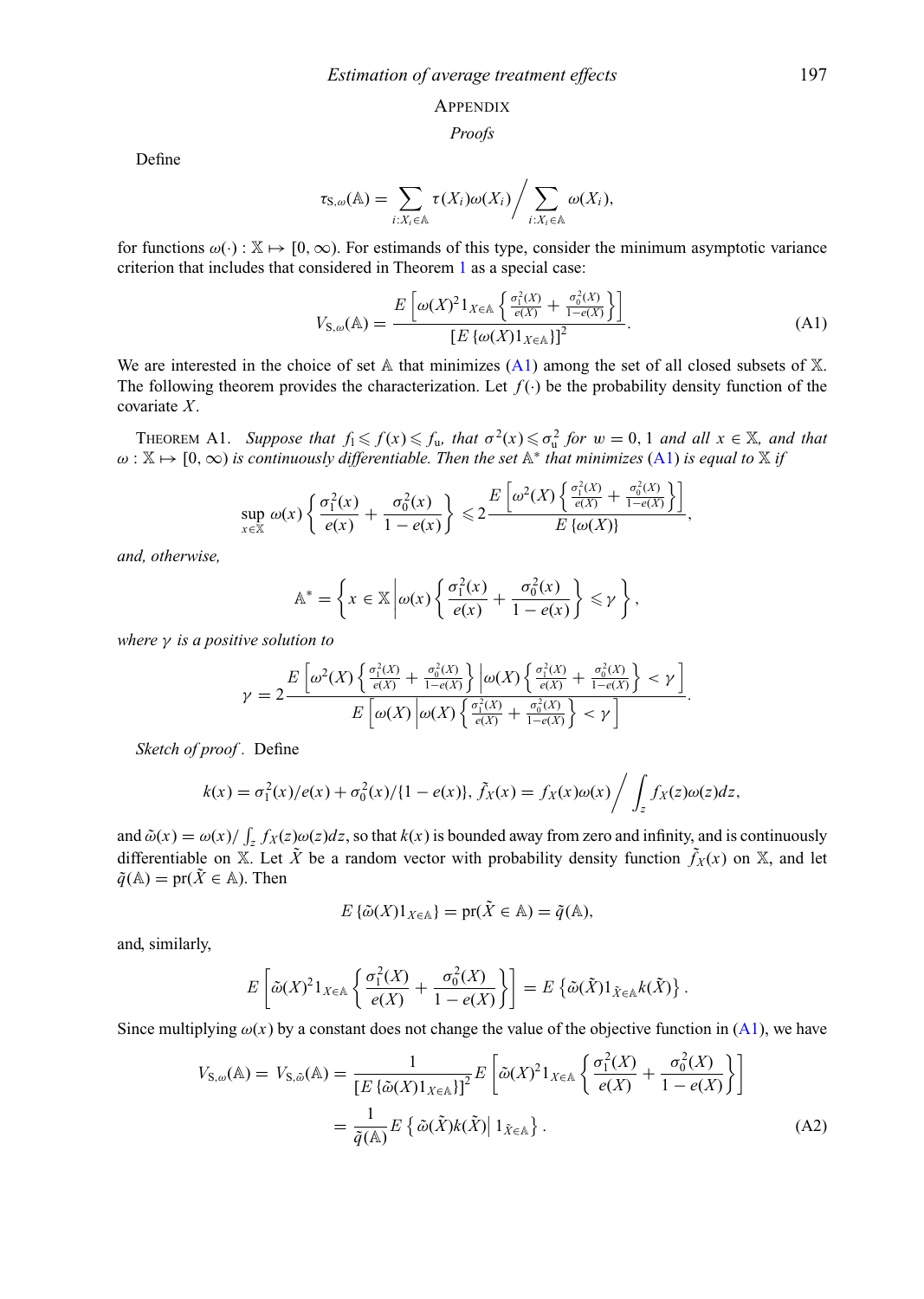Thus the question now concerns the set  $\mathbb A$  that minimizes  $(A2)$ .

The remainder of the proof of Theorem [A1](#page-10-2) consists of two stages. First, suppose there is a closed set A such that  $x \in \text{int}(\mathbb{A})$ ,  $z \notin \mathbb{A}$ , and  $\tilde{\omega}(z)k(z) < \tilde{\omega}(x)k(x)$ . Then we will construct a closed set  $\tilde{\mathbb{A}}$  such that  $V_{\mathcal{S},\tilde{\omega}}(\tilde{\mathbb{A}}) < V_{\mathcal{S},\tilde{\omega}}(\mathbb{A})$ . This implies that the optimal set has the form  $\mathbb{A}^* = \{x \in \mathbb{X} \mid \tilde{\omega}(x)k(x) \leq \delta\}$ , for some δ. The second step consists of deriving the optimal value for δ.

For the first step define a ball around  $x$  with volume  $v$ ,

$$
\mathbb{B}_{\nu}(x) = \left\{ z \in \mathbb{X} \mid \|z - x\| \leqslant \nu^{1/L} 2^{-1/L} \pi^{-1/2} \Gamma(L/2)^{1/L} \right\}.
$$

Now we construct the set  $\mathbb{A}_{\nu} = {\mathbb{A} \cap \mathbb{B}_{\nu/\tilde{f}_X(x)}(x)} \cup \mathbb{B}_{\nu/\tilde{f}_X(z)}(z)$ . For small enough  $\nu$ ,

$$
V_{\mathbf{S},\tilde{\omega}}(\mathbb{A}_{\nu}) - V_{\mathbf{S},\tilde{\omega}}(\mathbb{A}) = \frac{\nu}{q(\mathbb{A})^2} \left[ E \left\{ \tilde{\omega}(\tilde{X}) k(\tilde{X}) \middle| \tilde{X} \in \mathbb{B}_{\nu/\tilde{f}_X(z)}(z) \right\} \right. \\ \left. - E \left\{ \tilde{\omega}(\tilde{X}) k(\tilde{X}) \middle| \tilde{X} \in \mathbb{B}_{\nu/\tilde{f}_X(x)}(x) \right\} \right] + o(\nu).
$$

 $\text{Since } E\{\tilde{\omega}(\tilde{X})k(\tilde{X}) \mid \tilde{X} \in \mathbb{B}_{\nu/\tilde{f}_X(z)}(z)\} - E\{\tilde{\omega}(\tilde{X})k(\tilde{X}) \mid \tilde{X} \in \mathbb{B}_{\nu/\tilde{f}_X(x)}(x)\} < 0 \text{ if } \nu \leq \nu_0, \text{ the difference}$  $V_{\mathbf{S},\tilde{\omega}}(\mathbb{A}_{\nu}) - V_{\mathbf{S},\tilde{\omega}}(\mathbb{A})$  is negative for small enough  $\nu$ .

The issue now is to determine the optimal value for  $\delta$ , given that the optimal set has the form  $\mathbb{A}_{\delta} = \{x \in \mathbb{A} : x \in \mathbb{A}\}$  $\mathbb{X} \mid \tilde{\omega}(x)k(x) \leq \delta$ . Define the random variable  $Y = \tilde{\omega}(\tilde{X})k(\tilde{X})$ , with probability density function  $f_Y(y)$ . Then

$$
V_{\mathbf{S},\tilde{\omega}}(\mathbb{A}_{\delta}) = \frac{\int_0^{\delta} y f_Y(y) dy}{\left\{ \int_0^{\delta} f_Y(y) dy \right\}^2}.
$$

Either  $V_{S,\tilde{\omega}}(A_{\delta})$  is minimized at  $\delta = \sup_{x \in \mathbb{X}} k(x)$ , or there is an interior minimum where the firstorder conditions are satisfied. The latter implies that  $\delta = 2E\{\tilde{\omega}(\tilde{X})k(\tilde{X}) \mid \tilde{\omega}(\tilde{X})k(\tilde{X}) < \delta\}$ , and thus  $\gamma = 2E\{\omega(\tilde{X})k(\tilde{X}) \mid \omega(\tilde{X})k(\tilde{X}) < \gamma\}$ , for  $\gamma = \delta \int \omega(x)f_X(x)dx$ . This in turn implies that

$$
\gamma = 2 \frac{E\{\omega^2(X)k(X) \mid \omega(X)k(X) < \gamma\}}{E\{\omega(X) \mid \omega(X)k(X) < \gamma\}}.
$$

If we substitute back  $k(x) = \sigma_1^2(x)/e(x) + \sigma_0^2(x)/\{1 - e(x)\}\text{, this implies that}$ 

$$
\gamma = 2 \frac{E\left[\omega^2(X)\left\{\frac{\sigma_1^2(X)}{e(X)} + \frac{\sigma_0^2(X)}{1 - e(X)}\right\} \bigg|\omega(X)\left\{\frac{\sigma_1^2(X)}{e(X)} + \frac{\sigma_0^2(X)}{1 - e(X)}\right\} < \gamma\right]}{E\left[\omega(X)\bigg|\omega(X)\left\{\frac{\sigma_1^2(X)}{e(X)} + \frac{\sigma_0^2(X)}{1 - e(X)}\right\} < \gamma\right]},
$$

as desired.

*Proof of Theorem* [1](#page-5-1)*.* Substituting  $\omega(x) = 1$  into Theorem [A1](#page-10-2) implies that the optimal set A<sup>\*</sup> is equal to X if

$$
\sup_{x \in \mathbb{X}} \frac{\sigma_1^2(x)}{e(x)} + \frac{\sigma_0^2(x)}{1 - e(x)} \le 2E \left\{ \frac{\sigma_1^2(X)}{e(X)} + \frac{\sigma_0^2(X)}{1 - e(X)} \right\},\,
$$

and, otherwise,

$$
\mathbb{A}^* = \left\{ x \in \mathbb{X} \left| \frac{\sigma_1^2(x)}{e(x)} + \frac{\sigma_0^2(x)}{1 - e(x)} \leq \gamma \right. \right\},\,
$$

where  $\gamma$  is a positive solution to

*x*∈X

$$
\gamma = 2E\left\{\frac{\sigma_1^2(X)}{e(X)} + \frac{\sigma_0^2(X)}{1 - e(X)} \middle| \frac{\sigma_1^2(X)}{e(X)} + \frac{\sigma_0^2(X)}{1 - e(X)} < \gamma \right\}.
$$

Then define  $\alpha = 1/2 - (1/4 - 1/\gamma)^{1/2}$  so that  $\gamma = {\alpha(1 - \alpha)}^{-1}$  and

$$
\mathbb{A}^* = \left\{ x \in \mathbb{X} \left| \frac{\sigma_1^2(x)}{e(x)} + \frac{\sigma_0^2(x)}{1 - e(x)} \leq \frac{1}{\alpha(1 - \alpha)} \right. \right\},\,
$$